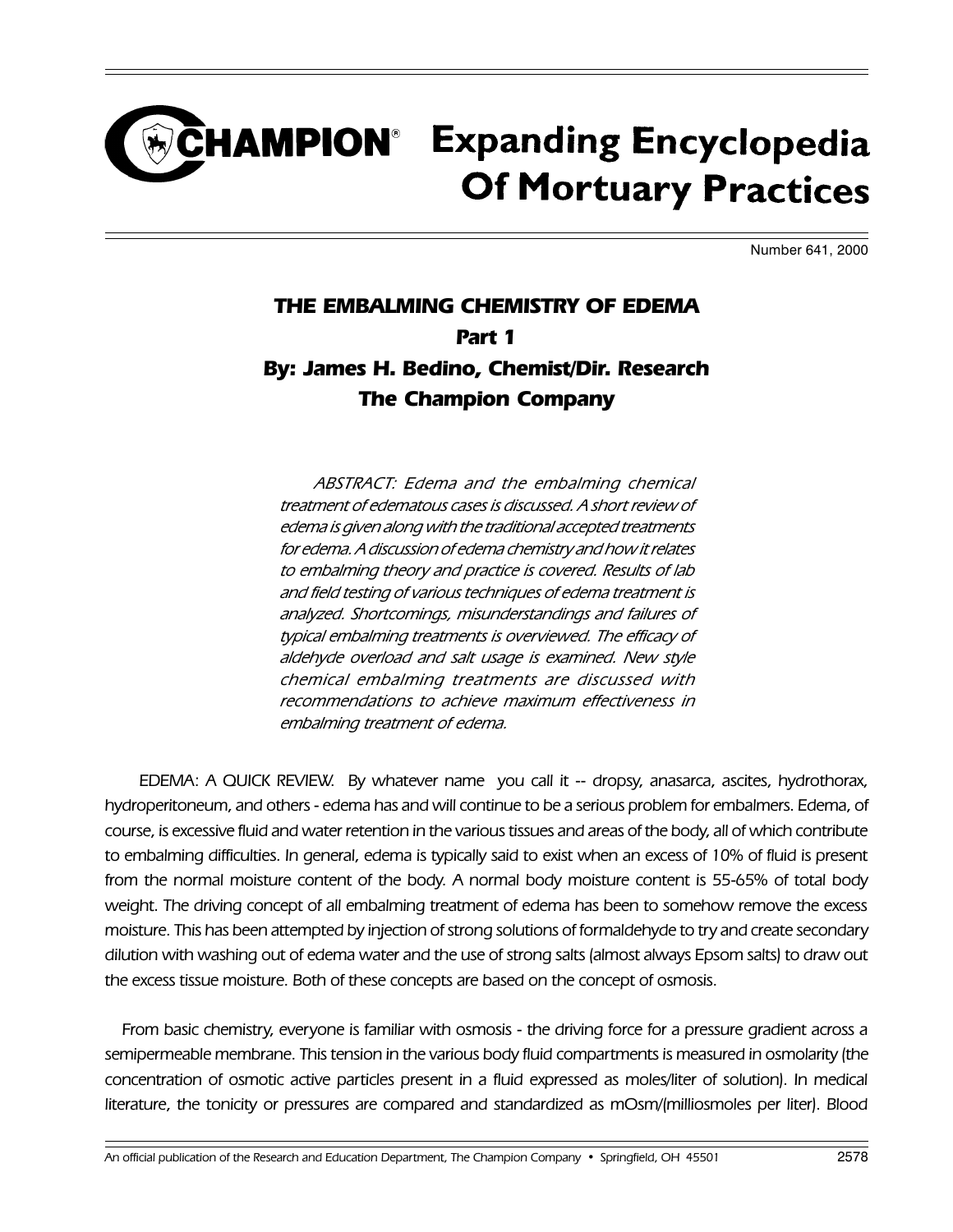plasma has a osmolality (technically, osmoles per kg of diluent) of 275-295 m Osm/kg. Blood serum differs very little with a mOsm/kg of 278-305. Contrast this with the osmolality of human urine with a broad range of dilute to concentrated of 50mOsm/kg to in excess of 1200mOsm/kg. It is this basic chemical pressure gradient that must be overcome for successful embalming of edema cases to occur.

TRADITIONAL METHODS: The old standard accepted treatments for edema basically include the following: injection of Epsom salts along with the arterial, injection of strong hypertonic solutions of formaldehyde arterials, utilization of so-called waterless embalming and injection of concentrated humectant along with the arterial solution. Let us examine the efficacy of each of these techniques.

Epsom salts has always been advocated in one form or another since the virtual beginning of formaldehyde arterial embalming in the case of edema. Typically a 10% or greater salt solution would be recommended along with a formaldehyde arterial for injection. The older literature alludes to the fact that a 6.77% solution of Epsom salts duplicates the osmolality of normal tissues -- so a stronger solution than this must be used (hence 10-20%). Through any calculation, I can not derive these numbers from the modern accepted osmolar values of human body fluids. A typical recommendation in the older literature was to just dissolve as much Epsom salts in water as you could - then pour that into the machine and add arterial chemical to make your injection solution. The efficacy of Epsom salts usage is in the eye of the beholder. Some embalmers swear by it's effectiveness, others are convinced that it does not work in most, if not all cases.

The use of very strong formaldehyde arterial concentrations to dehydrate and drastically reduce the moisture content of an edema case is a more widely held view in the embalming profession. The supporting evidence for this methods' success is legion and based on sound embalming chemistry principles. The proven ability of formaldehyde to seriously dehydrate tissues is a constant problem in the embalming of normal cases with all sorts of ameliorative techniques being required (humectants, buffers, lanolin additives, etc.). This disadvantage in normal embalming is used to advantage in the embalming of edema cases.

Waterless embalming has been occasionally advocated in the embalming of edema cases. The basic concept being that injection of less water will help the dehydration effect and minimize the introduction of more water into the tissues during embalming. Unfortunately, waterless embalming is a misnomer -- it is more correctly referred to as "no water added embalming". The water content of modern embalming chemicals is sufficiently high that even using only embalming chemicals minus the dilution water contributes very little to water reduction. In it's recommended embodiment, waterless embalming offers no advantages in the embalming of edema cases other than the advocacy of higher concentrations of formaldehyde, which can be achieved without the technique even being used.

Occasionally, the injection of hyper concentrations of soluble humectants is advocated as an alternative hypertonic injection solution with normal or higher amounts of formaldehyde in the arterial solution. This is sometimes referred to as the "humectant rebound" effect. The theory is that extreme concentrations of humectants will generate the opposite effect of hydration that normally occurs and actually will draw out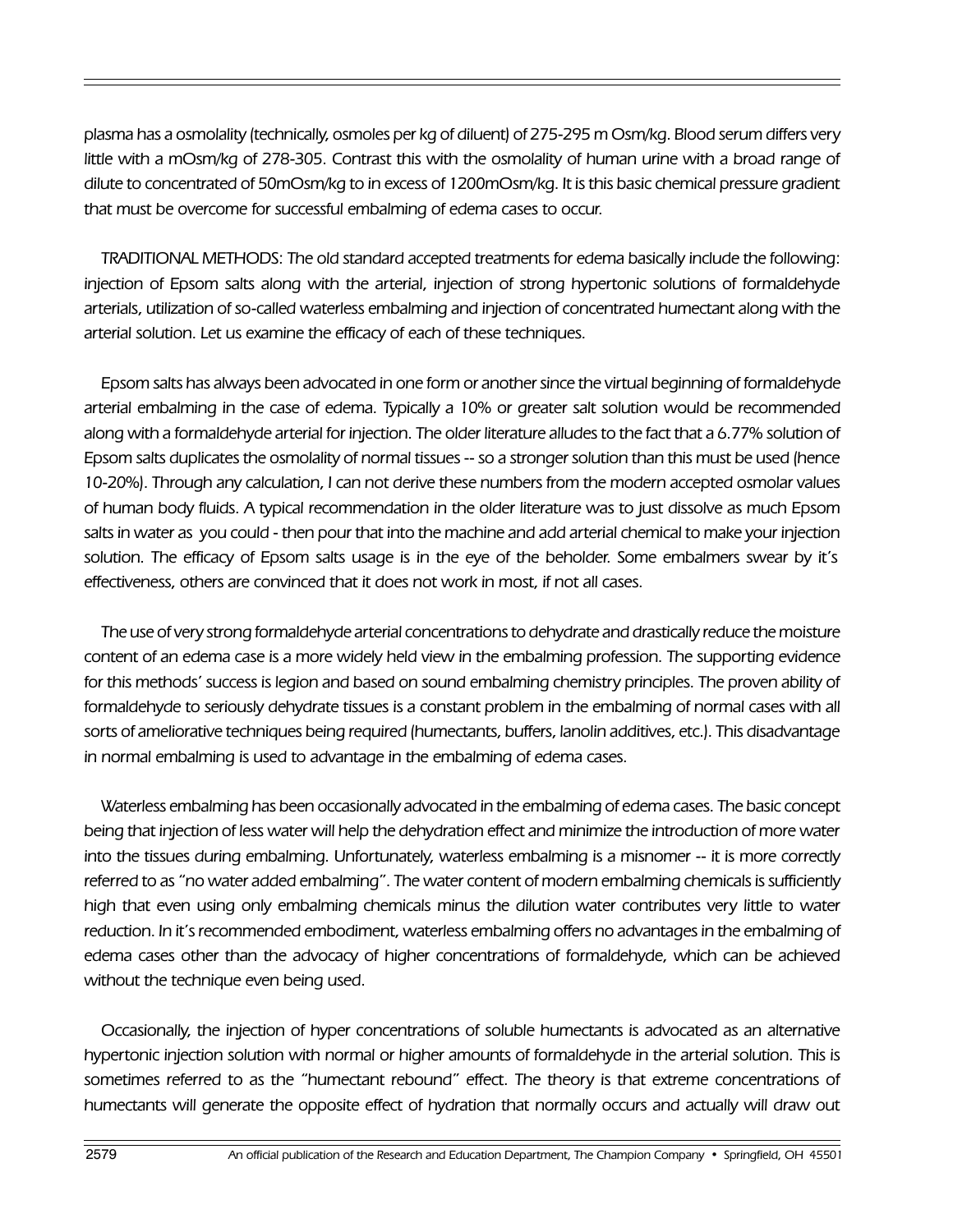moisture during embalming. Some of the ancient literature even suggests syrups and glycerines for injection along with formaldehyde arterial chemical.

EMBALMING CHEMISTRY AND FIELD TESTS: Our extensive lab and field testing do not confirm the efficacy of several of the traditional embalming treatments for edema. Particularly, in the case of Epsom salt injection, waterless embalming and humectant overload procedures. Epsom salt, is, of course, magnesium sulfate which is a naturally mined mineral salt that is readily soluble in warm water. It's choice for use in embalming, no doubt, stems from it's several medical and pharmacological uses as a general dehydrating salt (for topical use, e.g. foot baths) and a cathartic and anticonvulsant. Despite it's good solubility in water, it does not have a high solubility in concentrated embalming fluids. Also, because it's typically available form is a heptahydrate, only approximately half the actual weight of salt dissolved is active ingredient. When dissolved in pure water, the solution is essentially neutral.

When dissolved in formaldehyde embalming fluid with an acid/base buffer, however, it can override the pH target of the buffer system and alter the pH for better or worse. The reactivity and effectiveness of the formaldehyde or dialdehyde preservative could be changed by the pH variance. When magnesium sulfate is added (at 10-20%) to normal dilutions of embalming solutions and injected there is not a consistent reduction in tissue moisture that is identifiable after embalming. When high concentrations of magnesium sulfate (20- 30%) with a small amount of arterial fluid (1/2 to 1/4 the amount for a normal edema case) is injected into edematous areas of a body, no significant reduction in tissue moisture is noted after embalming. Concentrations above these amounts were not used as the solutions were becoming quite viscous and difficult to inject. When magnesium sulfate (10-20%) is injected with a high concentration of formaldehyde (2-3 times normal embalming dilutions) significant reduction in tissue moisture is noted after embalming and tends to increase with time. When no magnesium sulfate is injected and a high concentration of formaldehyde (again 2-3 times normal) is injected, there is a significant reduction in tissue moisture. Qualitatively, there are little noticeable differences between high formaldehyde concentrations and high formaldehyde concentrations with magnesium sulfate as regards total moisture reduction or tissue shrinkage. Lab bench analysis of tissue samples do verify a noticeable but small dehydration effect on large tissue sections and a very noticeable effect on small, thin tissue sections. Obviously, magnesium sulfate has some effect but is not the major factor during embalming unless accompanied by high amounts of formaldehyde as the embalming agent.

> CONTINUED: The Embalming Chemistry of Edema Champion Expanding Encyclopedia of Mortuary Practices Number 642, 2000